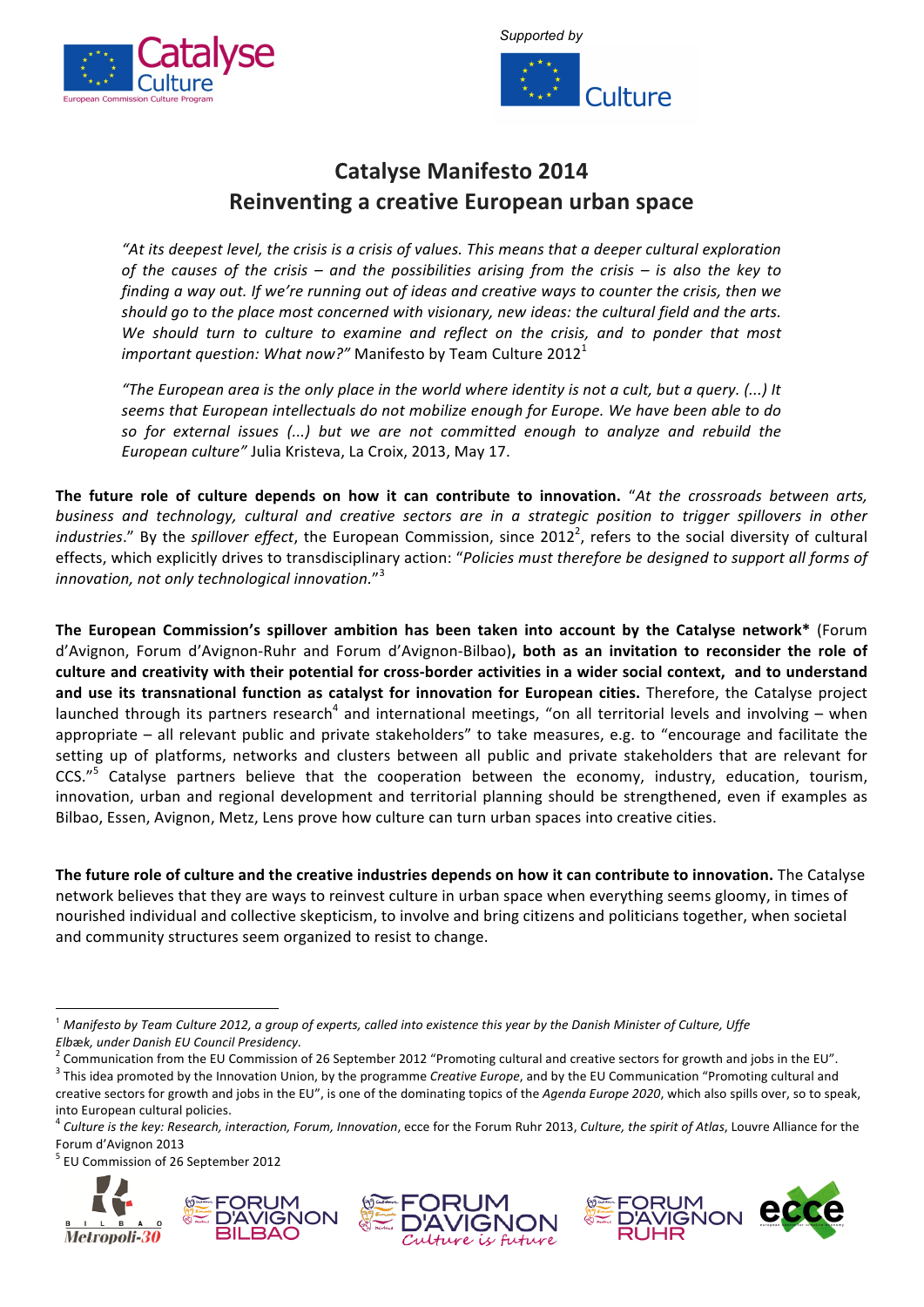



**Culture can breathe in the city to meet the complexity of personal demands and cultural changes.** Money is not the only issue; it is often the political leadership which is lacking. Practical successes (Ruhr, Bilbao, Metz, Lille...) show that culture can help us out of the economic crisis in terms of territorial attractiveness and social cohesion. The studies<sup>6</sup> show that culture is an immaterial initiator for new social processes and structures that lead to progress, also but not only in economic and material forms. Catalyse utilizes this form of structural long-lasting change to push investments in culture to better European cities.

The question "What does culture have to do differently?" has to do with the creativity and innovation practiced **by artists, which of course have always have – and wanted to have – an effect beyond the arts. Long imposed in a** dominant way, the relationship between cultural institutions and the "public" has been, in recent years, upheavals due mainly to changes in cultural consumption practices. The "public" today is made up of many individuals with plural identities, who take many and varied activities and make choices in the abundance of cultural offerings. The contemporary viewer claims more his own place and his right to speak in a personal relationship with cultural institutions – instead of being an anonymous part of the "public". So it is not only the individual artist acting different, but change is inevitable for the public culture institutions like museums and theatres  $-$  if they want to continue being a driving force for culture in the new user-driven public emerging in today's digital world.

The creative economy is a leading driver for social, economic, cultural and urban changes in our societies, locally, nationally and continently. Its stakeholders might be digital innovators by themselves and / or represent new cultural forms like gaming or street art. But they also might be themselves driven to change and forced to search new business and culture models – just because of the digital shift like in the music, film or book industries.

**I** - Creative economy is the early bird of future societies –as the arts were and still are an avant-garde in **social change.** Among the numerous perspectives sketched during the international meetings of the Forum d'Avignon, Forum d'Avignon-Ruhr and Forum d'Avignon-Bilbao – the Catalyse network calls up to the following priorities to strengthen the cultural diversity and the local economic development:

- 1. To fight citizen scepticism about culture and change. "Today, we value cities as spaces of social learning, underlines Bernd Fesel, senior advisor at ecce and Forum d'Avignon-Ruhr, *rather than tourist places."* "The *commitment on the European 'cultural exception' has sense only if it favours the financing of the creation and the strengthening of the social cohesion*" Laure Kaltenbach, managing director of the Forum d'Avignon, justifies. In the words of Iñaki Azkuna, Mayor of Bilbao, "A culture of openness and curiosity, adopting an ethos which values *debate, critical thinking and learning is essential to establish a collective "thinking brain" for a city able to monitor the best initiatives of the world and trying to go beyond them"*
- 2. **Culture as a catalyser of cities and creative territories' energy : "Today, we concentrate on the strategy and the** *strengthening of development processes - before funding single projects and the return on investment*" Bernd Fesel, ecce and FA Ruhr, states. According to Iñaki Azkuna, "Cities with the right strategic focus, the skill of *concentrating on the long-term future-oriented perspectives will be able to excel in spite of global dynamics".*
- 3. Finally, the importance of *being earnest*. Collecting reliable cultural personal data constitutes an essential **investment upstream to any relevant development policy of a creative economy; researches has to strengthen** the evaluation of 'the cultural footprint' (i.e. the positive correlation between culture and local development), and the capacities of the culture to transform the creativity into sustainable prosperity for the urban populations.

<sup>&</sup>lt;sup>6</sup> See the 25 Forum d'Avignon studies: Kurt Salmon, Tera Consultant, EY, Bain&Company, L'Atelier BNP Paribas, Louvre Alliance and specifically on Cultural territorial attractiveness and social cohesion.



!!!!!!!!!!!!!!!!!!!!!!!!!!!!!!!!!!!!!!!!!!!!!!!!!!!!!!!!!!!!





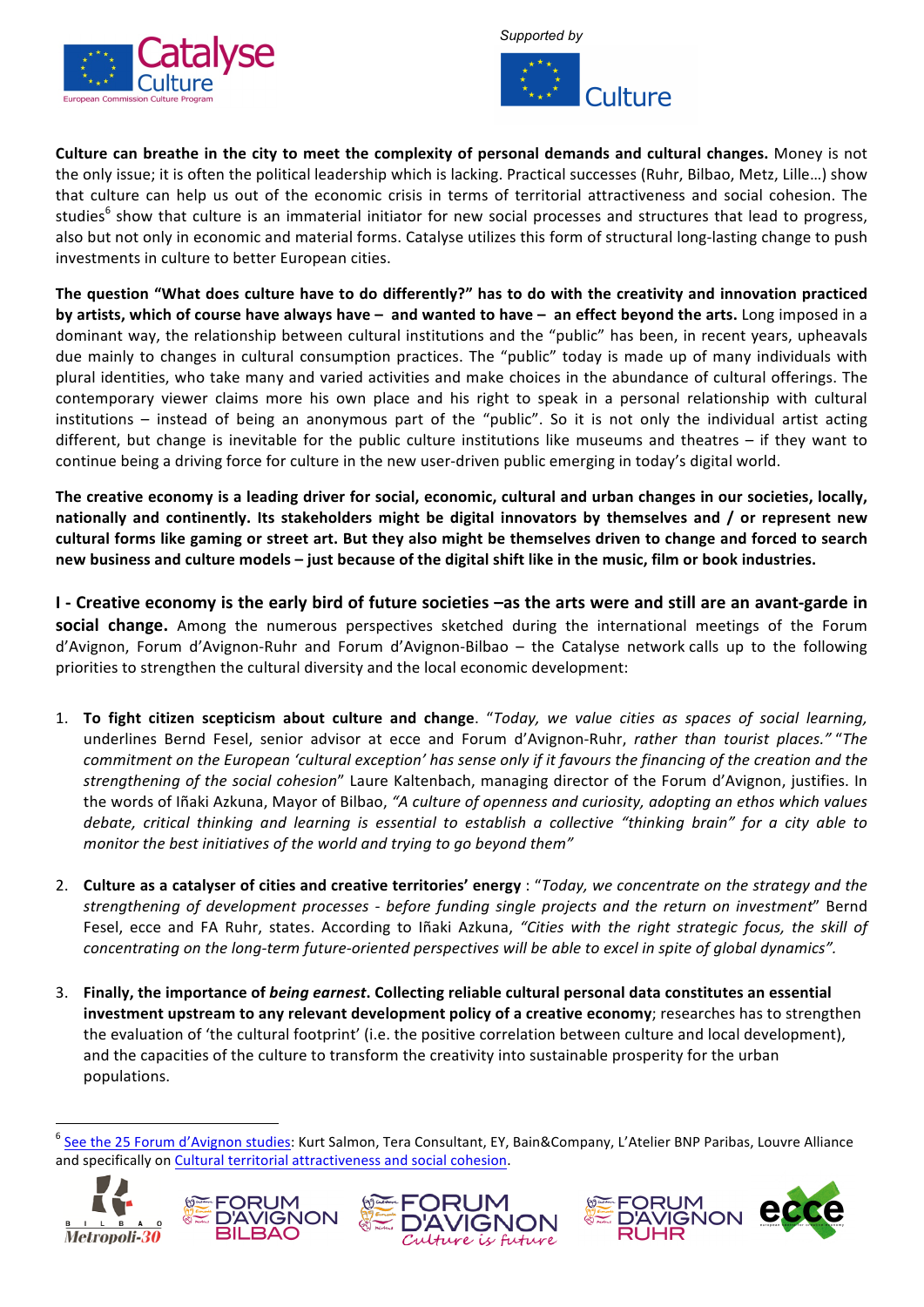



## **II - Catalyse network proposals for Creative cities driven by culture are catalytic, replicable and scalable,** flexible and relatively easy to implement. Back to the heart of all cultural actions: make culture accessible to act more, at a closer level.

- **1. Respect the public realm**. "The public is me!" illustrates this requirement to meet the expectations of a public citizen and refers to the need for exchange and dialogue. It aims to set up appropriate tools to capture these new audiences in a support and transmission process promoting cultural education;
- **2. Flexible to be in contact with citizens**. Instead of inflexible cultural institutions, too administrative, devouring credit for their operations, cultural action must remain in contact with the craft of citizens and their life rhythms – and not the administrations' ones;
- **3. To mobilize, think in motion; never do the same thing, to be constantly renewed**. This should not prevent it from being pragmatic and concrete. An important dynamic is encapsulated in efforts that will drive citizens out of their comfortable coach if expected actions change from the familiar to the unfamiliar, from the humorous to the serious....thanks to collaborative workshops, shared performances, artistic interventions...;
- **4. Network to create a ripple effect**, with a trigger. Once in motion, even temporarily, there is always something, it moves, advances, and fits. To invoke the need to create long in advance the visions, expectations, but also to make the local population react;
- **5.** To develop empty 'plug & play' spaces or the importance of land for transient and steady performance. By spending or pre-empting space for designers, government or private owners, their emergence can be facilitated. Too often, mayors think in architecture, security and heritage terms, rather than in malleability, movement and cooperation ones. We must dedicate places equipped with standards – but empty – to allow creators to invest them for short periods. The role of public institutions is to give impetus to liberate space and ease its use;
- 6. From 'like' to 'share'. We become men and women living many identities, local, social, digital, participatory ... and creative. At the creative and societal level, we need to know how to emerge, lead and feed a collaborative intelligence that provides the ability to balance companies and institutions more effectively by finding a compromise between the co-creation at the bottom and the top political regulation. This participatory and collaborative dynamic is a relationship based on the balance of powers in a social flow, favoring exchange, sharing, solidarity and empathy;
- **7.** Values-driven development whereby personal interest can be combined with the public good. Current infrastructure developments such as schools or universities, hospitals or museums should be conceived within a future perspective, as centers for curiosity and imagination in order to look, feel and operate differently. There is a profound yearning, especially among people related to culture, creativity and art, to be creative and innovative for the world.









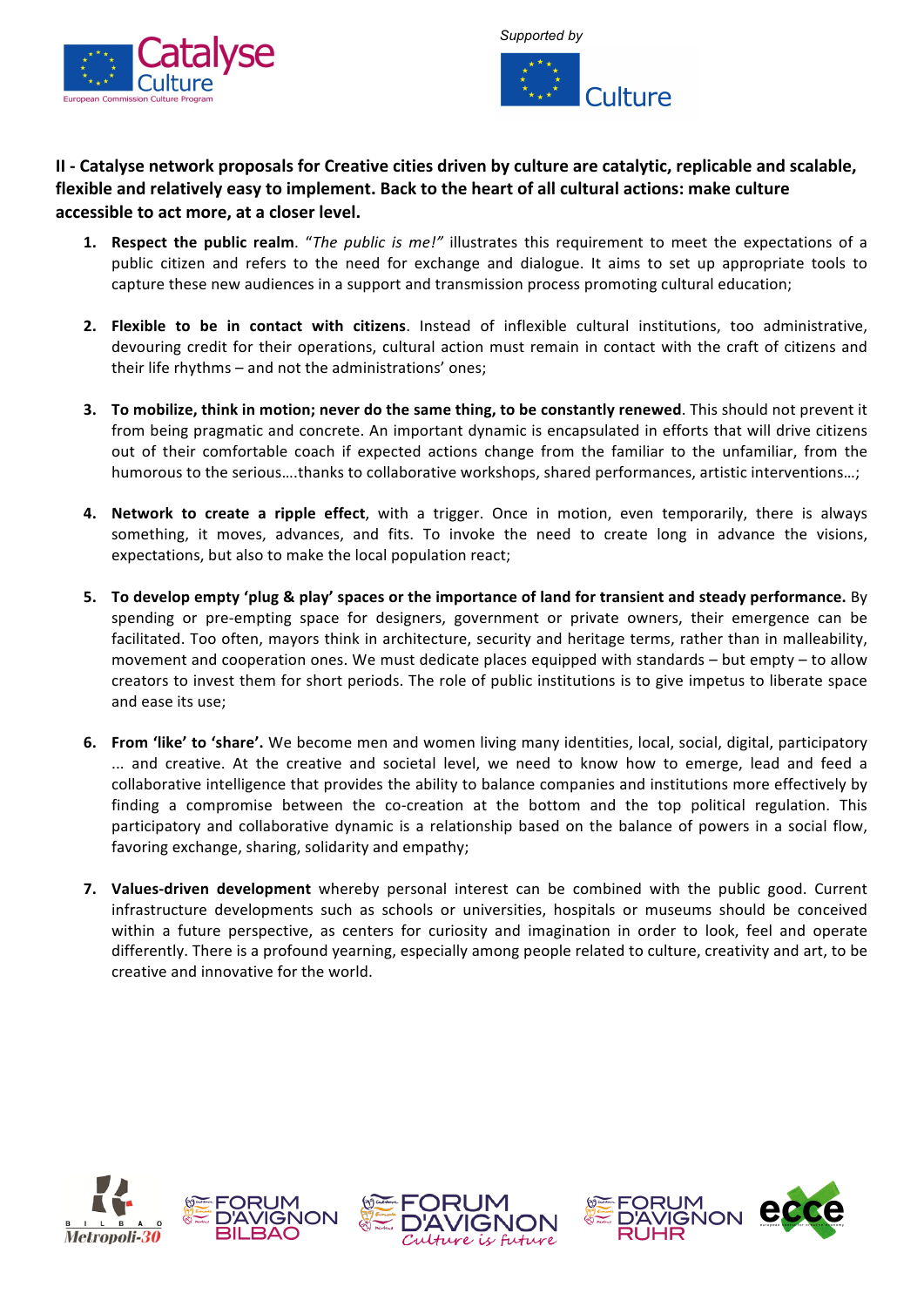



**III** - Change is possible – even in the austerity context – only if ambitions and concrete actions are embodied in an integrative manner on a local basis as well as at a European scale. The Catalyse network **urges European politics to address the role of culture as a strategic necessity for the future of Europe and proposes in(particular:**

- 1. Charismatic figures, representative of their own national culture, who embody the project of a culture for **Europe, beyond the project 2020, should be chosen every three years with the mission to advise the** European Commissioners for culture on how to bridge the gap between European policy and European cultures across and outside Europe. In brief, who would be the new Kundera, Kiefer or Semprun, for culture and creativity?
- 2. **Public and collective symbols should be created,** i.e. a "train for culture in Europe" or transient and travelling show cases of best practices that could connect regions and cities and their citizens in a CATALYTIC change driven by culture and creativity;
- 3. Open government methods should be introduced in European cities, supervised by a European civil society **network, to make legal frameworks on local levels for "change-ready" and thus "investment-ready" cities for culture and creativity – be it investment in creative ideas or in private funds. All too often novelties are** still considered as disturbance of daily, neglecting that change is inevitable;
- 4. Finally, simple but necessary, icons of the European culture, chosen through an electronic vote by **Europeans citizens should be made appear on everyday life symbols such as European bills and stamps, for** example: the couples Mitterrand-Kohl, De Gaulle-Adenauer, Shakespeare, Lady Ada Lovelace, Bach, Marlène Dietrich, Anne Franck, Beethoven, Pina Bausch, Goethe, Mozart, Richter, Pessoa, Léonard de Vinci, Cecilia Bartoli, Isabella Rossellini, Puccini, Marco Polo, Cervantes, Montserrat Figueras, Joan Miro, Luis Buñuel, Picasso, Molière, Albert Camus, Victor Hugo, Monet, Marie Curie, Coco Chanel, Nikki de Saint-Phalle, Jean-Paul II, Lech Walesa, Stefan Zweig, Gustav Klimt, Fritz Lang, František Kupka, Franz Kafka, Antonín Dvořák, France Prešeren, Jože Plečnik, Ivo Andrić, Elie Wiesel, Christo, Hans Christian Andersen, George Bernard Shaw, ...

Regarding its economic and social positive stakes, the European cultural and creative investment must be placed at the heart of the European elections debates. Let's rock the Europe of culture!

## \* What is the Catalyse project?

This European project on cultural investment in cities is conducted in 2013-2014 by three partners: The think tank Forum d'Avignon– France, the Forum d'Avignon Bilbao/ Metropoli-30 / Bilbao, Spain and the Forum d'Avignon Ruhr / european centre for creative economy ( ecce ), Dortmund, Germany. Thanks to an EU-funding and based on the strong proven result the joint mission and message is: Culture & creativity activates territories attractiveness.

**Catalyse network** successful cooperation confirms the appropriateness of this format mixing culture, economy and creative cities, leading to the next step: expanding from cross-sector to cross-country. Bilbao Metropoli 30, is a perfect match to our European collaboration, as the city of Bilbao has become an emblem of what urban and economic renewal through multiple means of culture and creative investments. Catalyse is therefore a result on an already existing and successful experience which justifies the willingness of the partners to **develop a more** ambitious cross-European cooperation project.